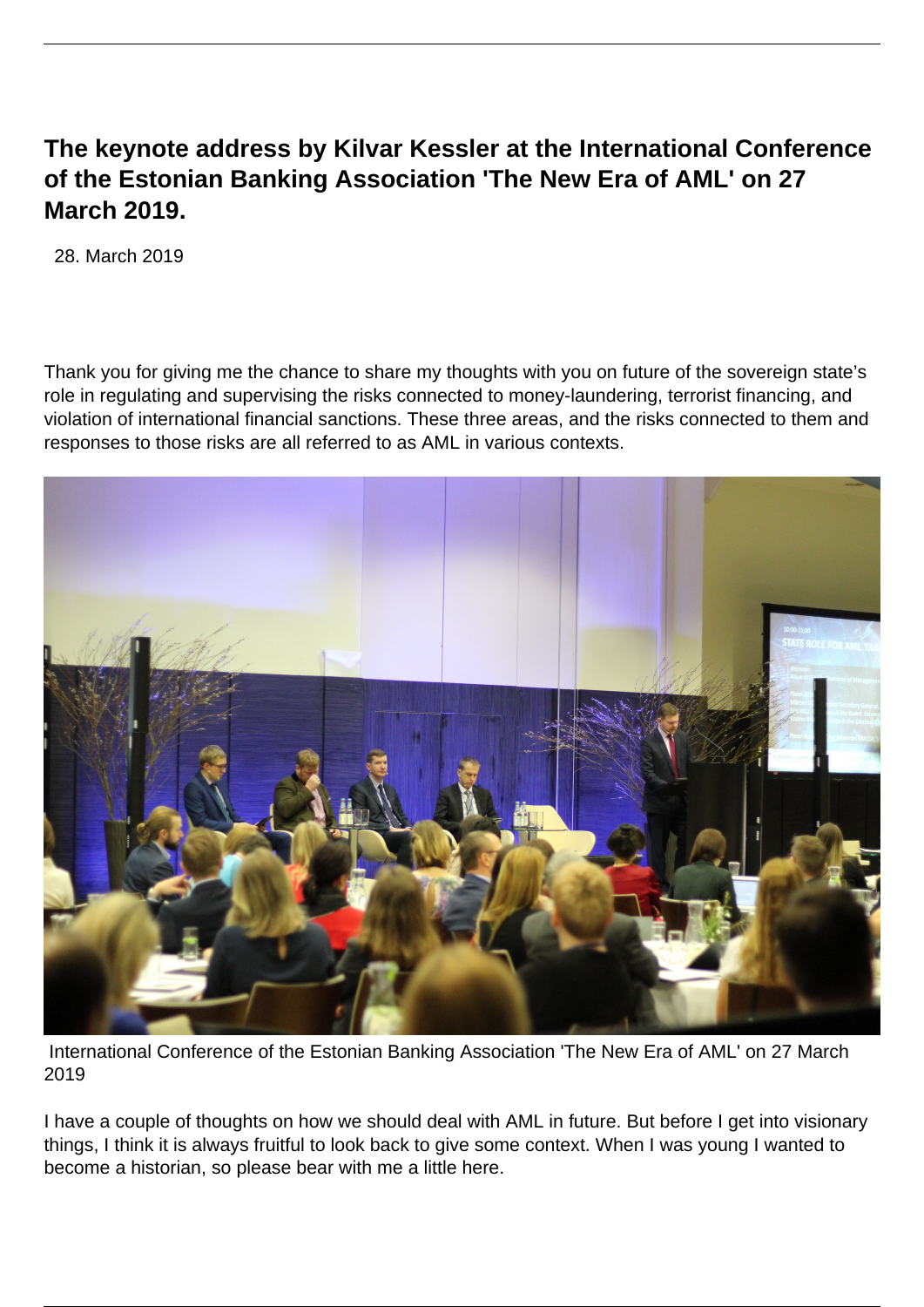Tallinn was a member of the Hanseatic League, a network of powerful cities in the Middle Ages. This league had harmonised certain rules to facilitate trade, so for example Tallinn had adopted Lubeck law. To a large extent, trade was between East and West.

Fast forward several centuries to the end of the 1980s. The large German-speaking community had been replaced by a Russian-speaking one, making up around 45% of the total population. Then in 1991 the Baltics were suddenly free and independent again. The nation was poor, there was almost no rule of law, and no national currency, and the Soviet armed forces maintained a strong presence.

At that time, Estonia became one of top metal exporters in the world. Those goods came from Russia and were sold to the West. No questions were asked. Next, it was oil and gas. Endless trains, busy ports. Again from Russia to the West. Part of Estonia believed that being Russia's "window to West" meant there were masses of opportunities with almost no risks involved. Easy money.

The financial sector followed, mirroring trade flows. You see, if your economy is small and limited, you must look for new opportunities. And if your neighbour has almost unlimited natural resources and an environment which incentivises tax evasion and other similar things, why would you look any further?

When I returned in 2006 from my second spell in the US, the buzzword and big idea everyone was talking about out there was creating Tallinn as a capital for finances. Suddenly Estonians became bankers and asset managers out of nowhere. One of the main themes back then was "family offices for rich Russians."

Then in 2008 Russia flexed its muscles in Georgia. Ukraine followed at the end of 2013. Basically, foreign relations became more tense, and terrorism and local conflicts, including Russian influence, climbed up the agenda.

## **In 2012 and 2013 FATF, the international standard-setter for AML, was taking steps towards using a more risk-based approach to AML. Earlier it was enough to make sure that financial intermediaries had the necessary internal rules in place and that these were enforced.**

The risk-based approach stated that financial intermediaries had to fix their risk appetite and that risk control mechanisms should be adequate for that appetite. If you can't control what you eat, soon your health will be at risk.

**Following the introduction of the new FATF standards, countries started adopting and enforcing these norms.** First, large USD correspondent banks fell under scrutiny, and as a result, they started a de-risking exercise by dumping a number of local respondent banks. I am not talking only about Estonia here, but about a wider context.

Second, as already mentioned, supervisors started to move. In some countries this was easier, in others it was more complex. There are always going to be a number of businesses and others who benefit from practices of certain types. And sometimes they are also well connected.

**The Estonian banking sector was quite successful in attracting foreign customers, mostly from CIS countries, and approximately 20% of all savings accounts balances were held by these non-resident customers.** This meant income and profit being earned not only by the banks but also by a variety of other business services segments. It should perhaps be mentioned that in the "most successful country" in the region, around 50% of all savings accounts balances belonged to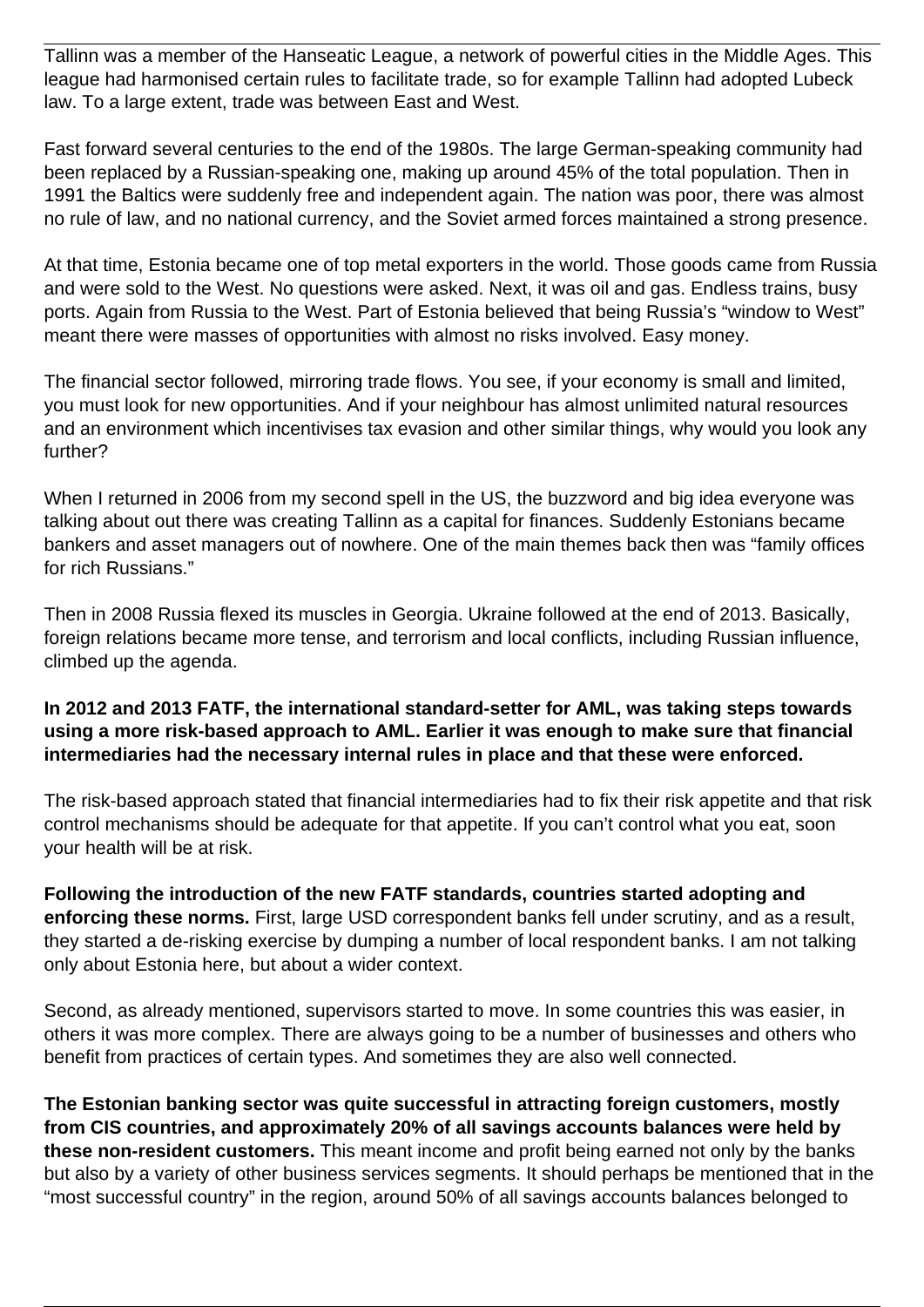non-resident customers.

In addition to that, we had a strong group working in and around the ICT business who were very keen on the e-residency programme and did not fully understand the dynamics behind developments in the financial sector and why certain types of non-residents were not welcome any more, at least given the risk control systems that financial intermediaries had back then.

The legal framework was a mixed bag. **The financial supervisor of Estonia was independent and had relatively good tools for carrying out its main tasks of maintaining financial stability and transparency in financial markets.** AML was a secondary kind of objective for us, especially as Estonia had a specialist agency, the FIU, within the police force that was responsible for AML. However, the possible penalties were nowhere near enough to address the risks – only minor monetary fines were possible and came with a complex procedural framework, the statute of limitation allowed unrealistically short time, and there was no protection for whistleblowers.

**Despite all this, we at Finantsinspektsioon were crazy enough to start cracking down on Danske in 2014, and we were successful in doing this by the end of 2015.** Please note that Danske was the third largest bank in Estonia at time, with a share of 40-50% of the total non-resident market.

**Versobank, which was a rising star in the ML market, was chased by Finantsinspektsioon immediately, doggedly and determinedly, until the ECB set a precedent in 2018 by withdrawing the licence from that bank.** Finantsinspektsioon has worked together with all the banks, and with the CEOs of all the banks personally. Some institutions understood the changes in the trends quicker, others were slower. Today, the share of non-residents in the system is smaller than 7%. The composition of these non-residents has changed as well. We continue unceasingly with our intense AML work, which has been our strategic priority for years by now.

Now some thoughts for future. As a starting point, I would like to reiterate a couple of specific points:

- 1. Finantsinspektsioon works to improve the risk controls of financial intermediaries. **We demand that the organisation of risk controls must adequately match risk appetite.** This is completely different from saying that Finantsinspektsioon would like to cut the number of non-residents. Cutting numbers of non-residents is a result that comes from the ability of the bank to deal with certain types of risk in an acceptable way. But reaching some certain per cent is not a goal in itself, as there are many different types of foreign customers out there;
- 2. **Finantsinspektsioon wants to see risk-sensitive risk control organisations.** Every time I hear that the banks require tons of paperwork even from a pensioner with fixed and transparent income and minimum spending, my heart breaks. This is not at all the idea behind the framework nor its wording, it is simply a lack of banking professionalism in setting up compliance. Full stop.

Let's look at why it is like that. Well, we have a limited market. The population is decreasing, and it is probably hard to sell even more banking services to households and maybe to businesses too. This means that total income is more or less fixed if services are not provided in other regions. The winning team in terms of profits is the one that operates with the lowest costs. In the short term, AML risk controls are pure cost.

**Those who have been in operation for a longer period also face the question of legacy systems. These definitely should be revamped.** For example, one large Nordic bank has 5% of its